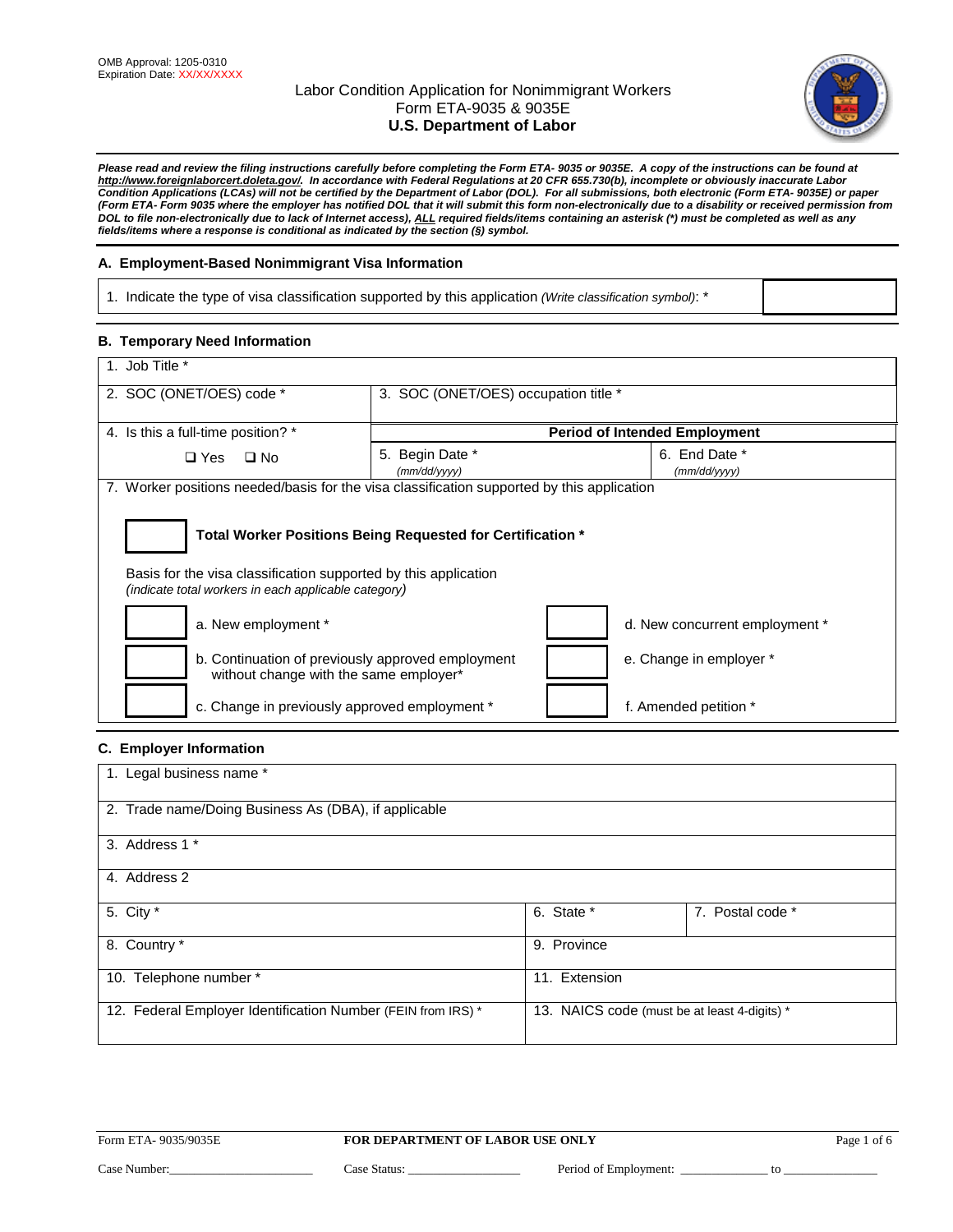

# **D. Employer Point of Contact Information**

**Important Note**: The information contained in this Section must be that of an employee of the employer who is authorized to act on behalf of the employer in labor certification matters. The information in this Section must be different from the agent or attorney information listed in Section E, unless the attorney is an employee of the employer.

| 1. Contact's last (family) name * | 2. First (given) name * |                    | 3. Middle name(s) |
|-----------------------------------|-------------------------|--------------------|-------------------|
| 4. Contact's job title *          |                         |                    |                   |
| 5. Address 1 *                    |                         |                    |                   |
| 6. Address 2                      |                         |                    |                   |
| 7. City *                         |                         | 8. State *         | 9. Postal code *  |
| 10. Country *                     |                         | 11. Province       |                   |
| 12. Telephone number *            | Extension<br>13.        | 14. E-Mail address |                   |

# **E. Attorney or Agent Information (If applicable)**

**Important Note**: The employer authorizes the attorney or agent identified in this section to act on its behalf in connection with the filing of this application.

| 1. Is the employer represented by an attorney or agent in the filing of this application? *<br>If "Yes," complete the remainder of Section E below. |                            |            |                               |  | $\square$ Yes<br>$\square$ No                        |
|-----------------------------------------------------------------------------------------------------------------------------------------------------|----------------------------|------------|-------------------------------|--|------------------------------------------------------|
| 2. Attorney or Agent's last (family) name §                                                                                                         | 3. First (given) name $\S$ |            |                               |  | 4. Middle name(s)                                    |
| 5. Address 1 §                                                                                                                                      |                            |            |                               |  |                                                      |
| 6. Address 2                                                                                                                                        |                            |            |                               |  |                                                      |
| 7. City §                                                                                                                                           |                            | 8. State § |                               |  | 9. Postal code §                                     |
| 11. Province<br>10. Country §                                                                                                                       |                            |            |                               |  |                                                      |
| 12. Telephone number §                                                                                                                              | 13. Extension              |            | 14. E-Mail address            |  |                                                      |
| 15. Law firm/Business name §                                                                                                                        |                            |            | 16. Law firm/Business FEIN §  |  |                                                      |
| 17. State Bar number (only if attorney) §                                                                                                           |                            |            | standing (only if attorney) § |  | 18. State of highest court where attorney is in good |
| 19. Name of the highest State court where attorney is in good standing (only if attorney) §                                                         |                            |            |                               |  |                                                      |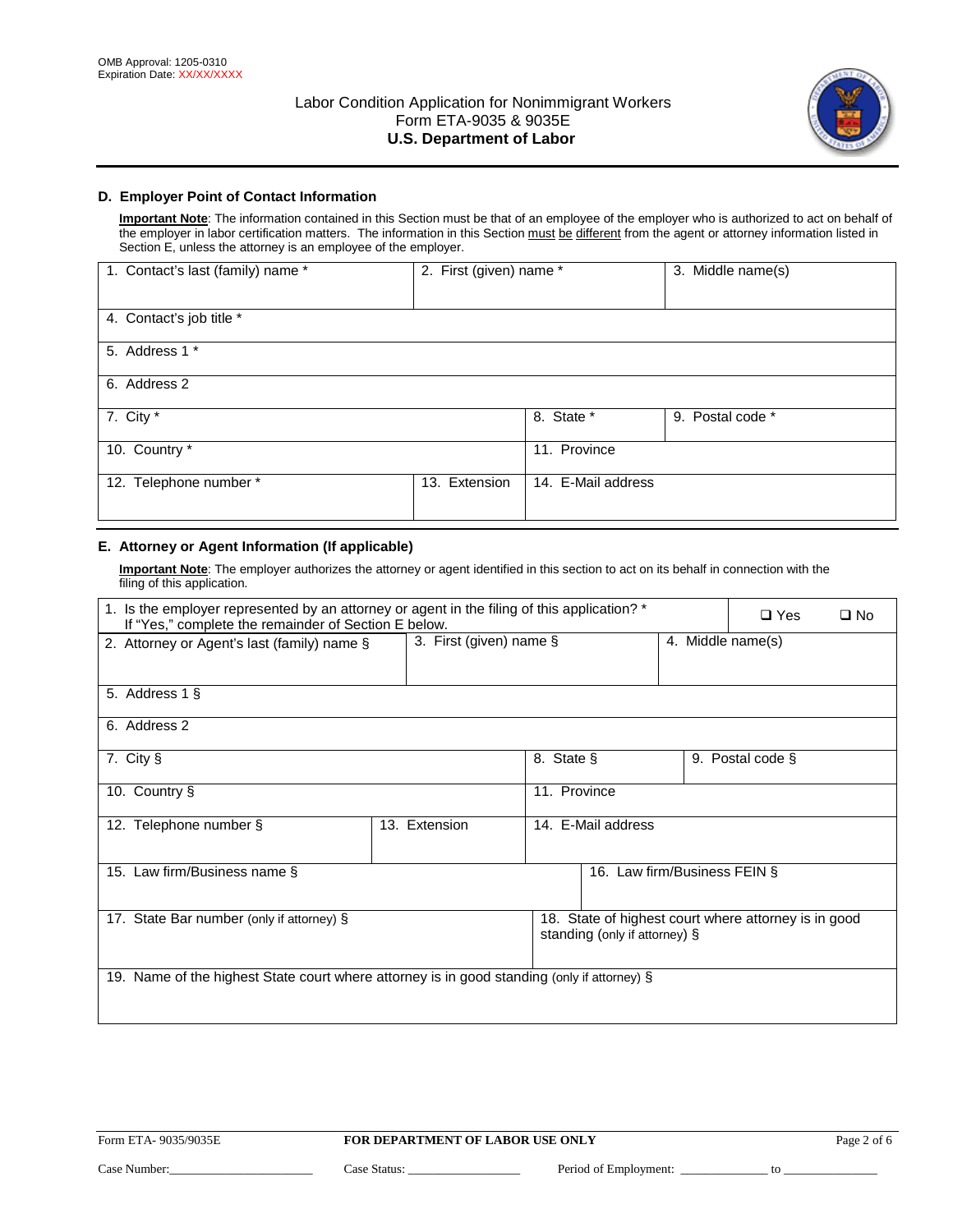

## **F. Employment and Wage Information**

**Important Note**: The employer must define the intended place(s) of employment with as much geographic specificity as possible. Each intended place(s) of employment listed below must be the worksite or physical location where the work will actually be performed and cannot be a P.O. Box. The employer must identify all intended places of employment, including those of short duration, on the LCA. 20 CFR 655.730(c)(5). If the employer is submitting this form non-electronically and the work is expected to be performed in more than one location, an attachment must be submitted in order to complete this section. An employer has the option to use either a single Form ETA-9035/9035E or multiple forms to disclose all intended places of employment. If the employer has more than ten (10) intended places of employment at the time of filing this application, the employer must file as many additional LCAs as are necessary to list all intended places of employment. See the form instructions for further information about identifying all intended places of employment.

#### a.*Place of Employment Information 1*

|                                                                                                                           | 1. Enter the estimated number of workers that will perform work at this place of employment under<br>the LCA.*                 |  |                                          |                          |  |              |  |
|---------------------------------------------------------------------------------------------------------------------------|--------------------------------------------------------------------------------------------------------------------------------|--|------------------------------------------|--------------------------|--|--------------|--|
|                                                                                                                           | 2. Indicate whether the worker(s) subject to this LCA will be placed with a secondary entity at this<br>place of employment. * |  |                                          |                          |  | $\square$ No |  |
|                                                                                                                           | 3. If "Yes" to question 2, provide the legal business name of the secondary entity. §                                          |  |                                          |                          |  |              |  |
|                                                                                                                           | 4. Address 1 *                                                                                                                 |  |                                          |                          |  |              |  |
|                                                                                                                           | 5. Address 2                                                                                                                   |  |                                          |                          |  |              |  |
| 6. City $*$                                                                                                               |                                                                                                                                |  | 7. County *                              |                          |  |              |  |
|                                                                                                                           | 8. State/District/Territory *                                                                                                  |  | 9. Postal code *                         |                          |  |              |  |
|                                                                                                                           | 10. Wage Rate Paid to Nonimmigrant Workers *                                                                                   |  | 10a. Per: (Choose only one)*             |                          |  |              |  |
|                                                                                                                           |                                                                                                                                |  | □ Hour □ Week □ Bi-Weekly □ Month □ Year |                          |  |              |  |
|                                                                                                                           | 11. Prevailing Wage Rate *                                                                                                     |  | 11a. Per: (Choose only one)*             |                          |  |              |  |
|                                                                                                                           | \$                                                                                                                             |  | □ Hour □ Week □ Bi-Weekly □ Month □ Year |                          |  |              |  |
|                                                                                                                           | Questions 12-14. Identify the source used for the prevailing wage (PW) (check and fully complete only one): *                  |  |                                          |                          |  |              |  |
| 12.                                                                                                                       | A Prevailing Wage Determination (PWD) issued by the Department of Labor                                                        |  |                                          | a. PWD tracking number § |  |              |  |
| 13.                                                                                                                       | A PW obtained independently from the Occupational Employment Statistics (OES) Program                                          |  |                                          |                          |  |              |  |
|                                                                                                                           | a. Wage Level (check one): §                                                                                                   |  |                                          | b. Source Year §         |  |              |  |
|                                                                                                                           | $\square$ $\square$<br>□⊪<br>$\Box$ IV<br>$\Box$ N/A<br>⊓⊥                                                                     |  |                                          |                          |  |              |  |
| 14.                                                                                                                       | A PW obtained using another legitimate source (other than OES) or an independent authoritative source                          |  |                                          |                          |  |              |  |
| a. Source Type (check one): §<br>b. Source Year §<br>$\Box$ CBA<br>$\Box$ DBA<br>$\square$ SCA<br>$\Box$ Other/ PW Survey |                                                                                                                                |  |                                          |                          |  |              |  |
|                                                                                                                           | c. If responded "Other/ PW Survey" in question 14.a, enter the name of the survey producer or publisher §                      |  |                                          |                          |  |              |  |
|                                                                                                                           | d. If responded "Other/ PW Survey" in question 14.a, enter the title or name of the PW survey §                                |  |                                          |                          |  |              |  |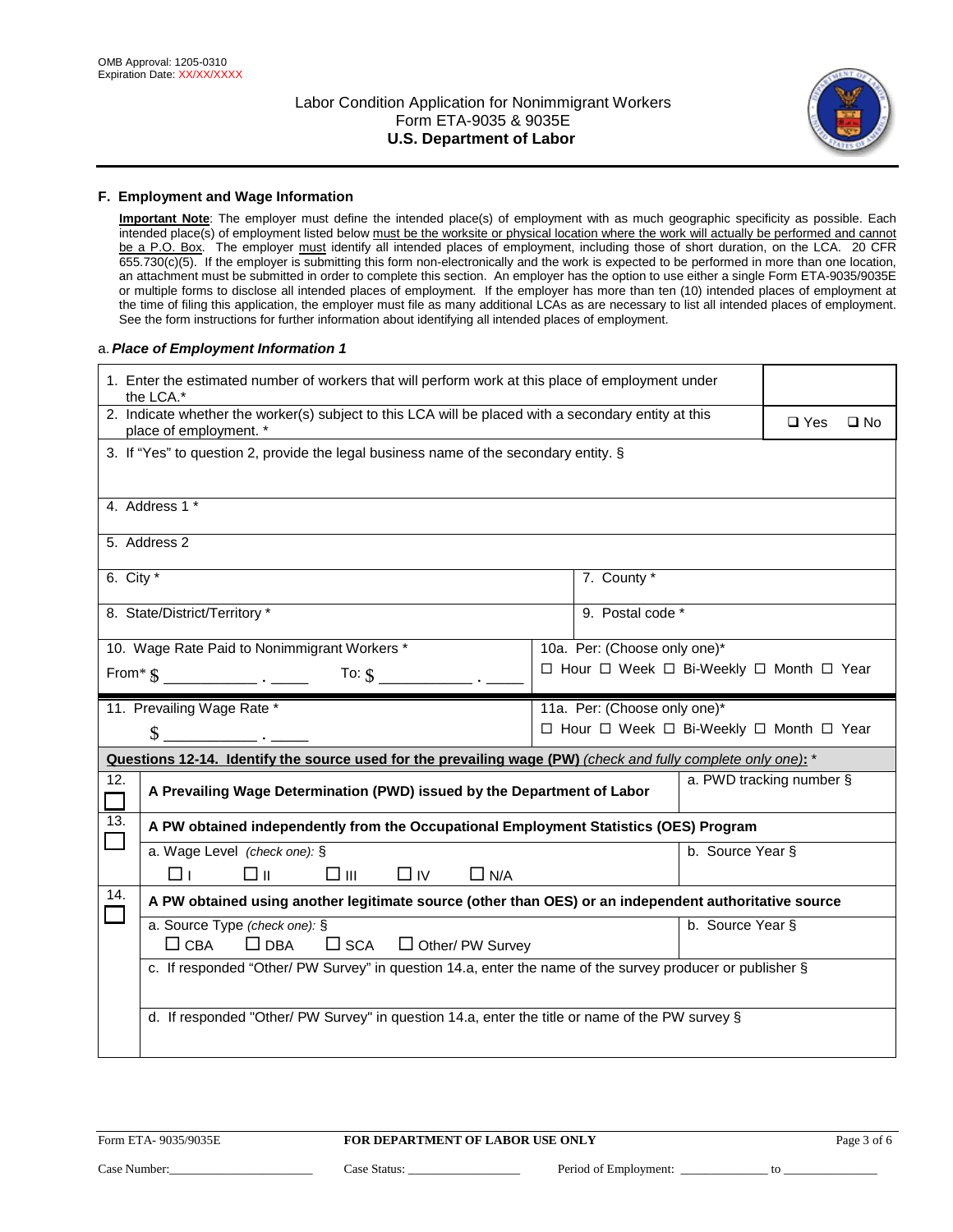

# **G. Employer Labor Condition Statements**

! *Important Note:* In order for your application to be processed, you MUST read Section G of the Form ETA-9035CP - General Instructions for the 9035 & 9035E under the heading "Employer Labor Condition Statements" and agree to all four (4) labor condition statements summarized below:

- (1) **Wages:** The employer shall pay nonimmigrant workers at least the prevailing wage or the employer's actual wage, whichever is higher, and pay for non-productive time. The employer shall offer nonimmigrant workers benefits and eligibility for benefits provided as compensation for services on the same basis as the employer offers to U.S. workers. The employer shall not make deductions to recoup a business expense(s) of the employer including attorney fees and other costs connected to the performance of H-1B, H-1B1, or E-3 program functions which are required to be performed by the employer. This includes expenses related to the preparation and filing of this LCA and related visa petition information. 20 CFR 655.731;
- (2) **Working Conditions:** The employer shall provide working conditions for nonimmigrants which will not adversely affect the working conditions of workers similarly employed. The employer's obligation regarding working conditions shall extend for the duration of the validity period of the certified LCA or the period during which the worker(s) working pursuant to this LCA is employed by the employer, whichever is longer. 20 CFR 655.732;
- (3) **Strike, Lockout, or Work Stoppage:** At the time of filing this LCA, the employer is not involved in a strike, lockout, or work stoppage in the course of a labor dispute in the occupational classification in the area(s) of intended employment. The employer will notify the Department of Labor within 3 days of the occurrence of a strike or lockout in the occupation, and in that event the LCA will not be used to support a petition filing with the U.S. Citizenship and Immigration Services (USCIS) until the DOL Employment and Training Administration (ETA) determines that the strike or lockout has ended. 20 CFR 655.733; and
- (4) **Notice:** Notice of the LCA filing was provided no more than 30 days before the filing of this LCA or will be provided on the day this LCA is filed to the bargaining representative in the occupation and area of intended employment, or if there is no bargaining representative, to workers in the occupation at the place(s) of employment either by electronic or physical posting. This notice was or will be posted for a total period of 10 days, except that if employees are provided individual direct notice by e-mail, notification need only be given once. A copy of the notice documentation will be maintained in the employer's public access file. A copy of this LCA will be provided to each nonimmigrant worker employed pursuant to the LCA. The employer shall, no later than the date the worker(s) report to work at the place(s) of employment, provide a signed copy of the certified LCA to the worker(s) working pursuant to this LCA. 20 CFR 655.734.

1. **I have read and agree to** Labor Condition Statements 1, 2, 3, and 4 above and as fully explained in Section G of the Form ETA-9035CP – General Instructions for the 9035 & 9035E and the Department's regulations at 20 CFR 655 Subpart H. \*

 $\Box$  Yes  $\Box$  No

## **H. Additional Employer Labor Condition Statements –H-1B Employers ONLY**

!**Important Note***:* In order for your H-1B application to be processed, you MUST read Section H – Subsection 1 of the Form ETA 9035CP – General Instructions for the 9035 & 9035E under the heading "Additional Employer Labor Condition Statements" and answer the questions below.

### *a. Subsection 1*

| 1. At the time of filing this LCA, is the employer H-1B dependent? §                                                                                                                                                                                                      |  |  | $\Box$ No |            |
|---------------------------------------------------------------------------------------------------------------------------------------------------------------------------------------------------------------------------------------------------------------------------|--|--|-----------|------------|
| 2. At the time of filing this LCA, is the employer a willful violator? §                                                                                                                                                                                                  |  |  | ∩ No      |            |
| 3. If "Yes" is marked in questions H.1 and/or H.2, you must answer "Yes" or "No" regarding<br>whether the employer will use this application ONLY to support H-1B petitions or extensions of<br>status for exempt H-1B nonimmigrant workers? §                            |  |  | $\Box$ No |            |
| 4. If "Yes" is marked in question H.3, identify the statutory basis for the<br>$\Box$ \$60,000 or higher annual wage<br>exemption of the H-1B nonimmigrant workers associated with this<br>$\Box$ Master's Degree or higher in related specialty<br>$\Box$ Both<br>LCA. § |  |  |           |            |
| H-1B Dependent or Willful Violator Employers -Master's Degree or Higher Exemptions ONLY                                                                                                                                                                                   |  |  |           |            |
| 5. Indicate whether a completed Appendix A is attached to this LCA covering any H-1B<br>nonimmigrant worker for whom the statutory exemption will be based <b>ONLY</b> on attainment of a<br>Master's Degree or higher in related specialty. §                            |  |  | ⊡ No      | $\Box$ N/A |

#### Form ETA-9035/9035E **FOR DEPARTMENT OF LABOR USE ONLY** Page 4 of 6

Case Number:\_\_\_\_\_\_\_\_\_\_\_\_\_\_\_\_\_\_\_\_\_\_\_ Case Status: \_\_\_\_\_\_\_\_\_\_\_\_\_\_\_\_\_\_ Period of Employment: \_\_\_\_\_\_\_\_\_\_\_\_\_\_ to \_\_\_\_\_\_\_\_\_\_\_\_\_\_\_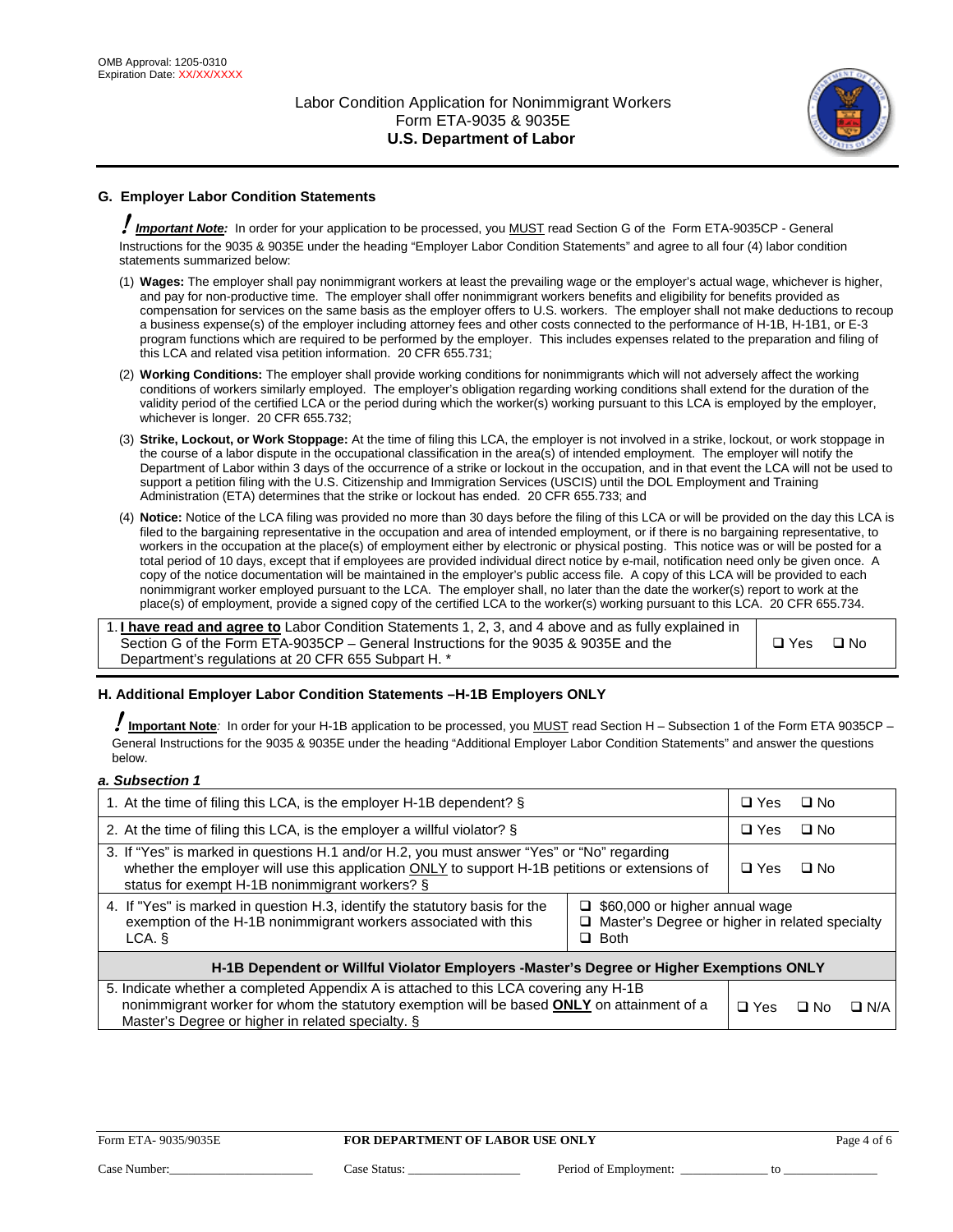

**If you marked "Yes" to questions H.a.1 (H-1B dependent) and/or H.a.2 (H-1B willful violator) and "No" to question H.a.3 (exempt H-1B nonimmigrant workers), you MUST read Section H – Subsection 2 of the Form ETA 9035CP – General Instructions for the 9035 & 9035E under the heading "Additional Employer Labor Condition Statements" and indicate your agreement to all three (3) additional statements summarized below.**

### *b. Subsection 2*

- A. **Displacement:** An H-1B dependent or willful violator employer is prohibited from displacing a U.S. worker in its own workforce within the period beginning 90 days before and ending 90 days after the date of filing of the visa petition. 20 CFR 655.738(c);
- B. **Secondary Displacement:** An H-1B dependent or willful violator employer is prohibited from placing an H-1B nonimmigrant worker(s) with another/secondary employer where there are indicia of an employment relationship between the nonimmigrant worker(s) and that other/secondary employer (thus possibly affecting the jobs of U.S. workers employed by that other employer), unless and until the employer subject to this LCA makes the inquiries and/or receives the information set forth in 20 CFR 655.738(d)(5) concerning that other/secondary employer's displacement of similarly employed U.S. workers in its workforce within the period beginning 90 days before and ending 90 days after the date of such placement. 20 CFR 655.738(d). Even if the required inquiry of the secondary employer is made, the H-1B dependent or willful violator employer will be subject to a finding of a violation of the secondary displacement prohibition if the secondary employer, in fact, displaces any U.S. worker(s) during the applicable time period; and
- C. **Recruitment and Hiring:** Prior to filing this LCA or any petition or request for extension of status for nonimmigrant worker(s) supported by this LCA, the H-1B dependent or willful violator employer must take good faith steps to recruit U.S. workers for the job(s) using procedures that meet industry-wide standards and offer compensation that is at least as great as the required wage to be paid to the nonimmigrant worker(s) pursuant to 20 CFR 655.731(a). The employer must offer the job(s) to any U.S. worker who applies and is equally or better qualified for the job than the nonimmigrant worker. 20 CFR 655.739.

| 6. I have read and agree to Additional Employer Labor Condition Statements A, B, and C above and |       |      |
|--------------------------------------------------------------------------------------------------|-------|------|
| as fully explained in Section H – Subsections 1 and 2 of the Form ETA 9035CP – General           | □ Yes | ⊟ No |
| lnstructions for the 9035 & 9035E and the Department's regulations at 20 CFR 655 Subpart H. *    |       |      |

## **I. Public Disclosure Information**

! **Important Note***:* You must select one or both of the options listed in this Section.

1. Public disclosure information in the United States will be kept at:  $*$  Employer's principal place of business

□ Place of employment

#### **J. Notice of Obligations**

A. Upon receipt of the certified LCA, the employer must take the following actions:

- o Print and sign a hard copy of the LCA if filing electronically (20 CFR 655.730(c)(3));<br>
Maintain the original signed and certified LCA in the employer's files (20 CFR 655.7
- Maintain the original signed and certified LCA in the employer's files (20 CFR 655.705(c)(2); 20 CFR 655.730(c)(3); and 20 CFR 655.760); and
- o Make a copy of the LCA, as well as necessary supporting documentation required by the Department of Labor regulations, available for public examination in a public access file at the employer's principal place of business in the U.S. or at the place of employment within one working day after the date on which the LCA is filed with the Department of Labor (20 CFR 655.705(c)(2) and 20 CFR 655.760).
- B. The employer must develop sufficient documentation to meet its burden of proof with respect to the validity of the statements made in its LCA and the accuracy of information provided, in the event that such statement or information is challenged (20 CFR 655.705(c)(5) and 20 CFR 655.700(d)(4)(iv)).
- C. The employer must make this LCA, supporting documentation, and other records available to officials of the Department of Labor upon request during any investigation under the Immigration and Nationality Act (20 CFR 655.760 and 20 CFR Subpart I).

*I declare under penalty of perjury that I have read and reviewed this application and that to the best of my knowledge, the*  information contained therein is true and accurate. I understand that to knowingly furnish materially false information in the *preparation of this form and any supplement thereto or to aid, abet, or counsel another to do so is a federal offense punishable by fines, imprisonment, or both (18 U.S.C. 2, 1001,1546,1621).*

| 1. Last (family) name of hiring or designated official *   2. First (given) name of hiring or designated official *   3. Middle initial § |                  |  |
|-------------------------------------------------------------------------------------------------------------------------------------------|------------------|--|
| 4. Hiring or designated official title *                                                                                                  |                  |  |
| 5. Signature *                                                                                                                            | 6. Date signed * |  |

#### Form ETA- 9035/9035E **FOR DEPARTMENT OF LABOR USE ONLY** Page 5 of 6

Case Number:\_\_\_\_\_\_\_\_\_\_\_\_\_\_\_\_\_\_\_\_\_\_\_ Case Status: \_\_\_\_\_\_\_\_\_\_\_\_\_\_\_\_\_\_ Period of Employment: \_\_\_\_\_\_\_\_\_\_\_\_\_\_ to \_\_\_\_\_\_\_\_\_\_\_\_\_\_\_